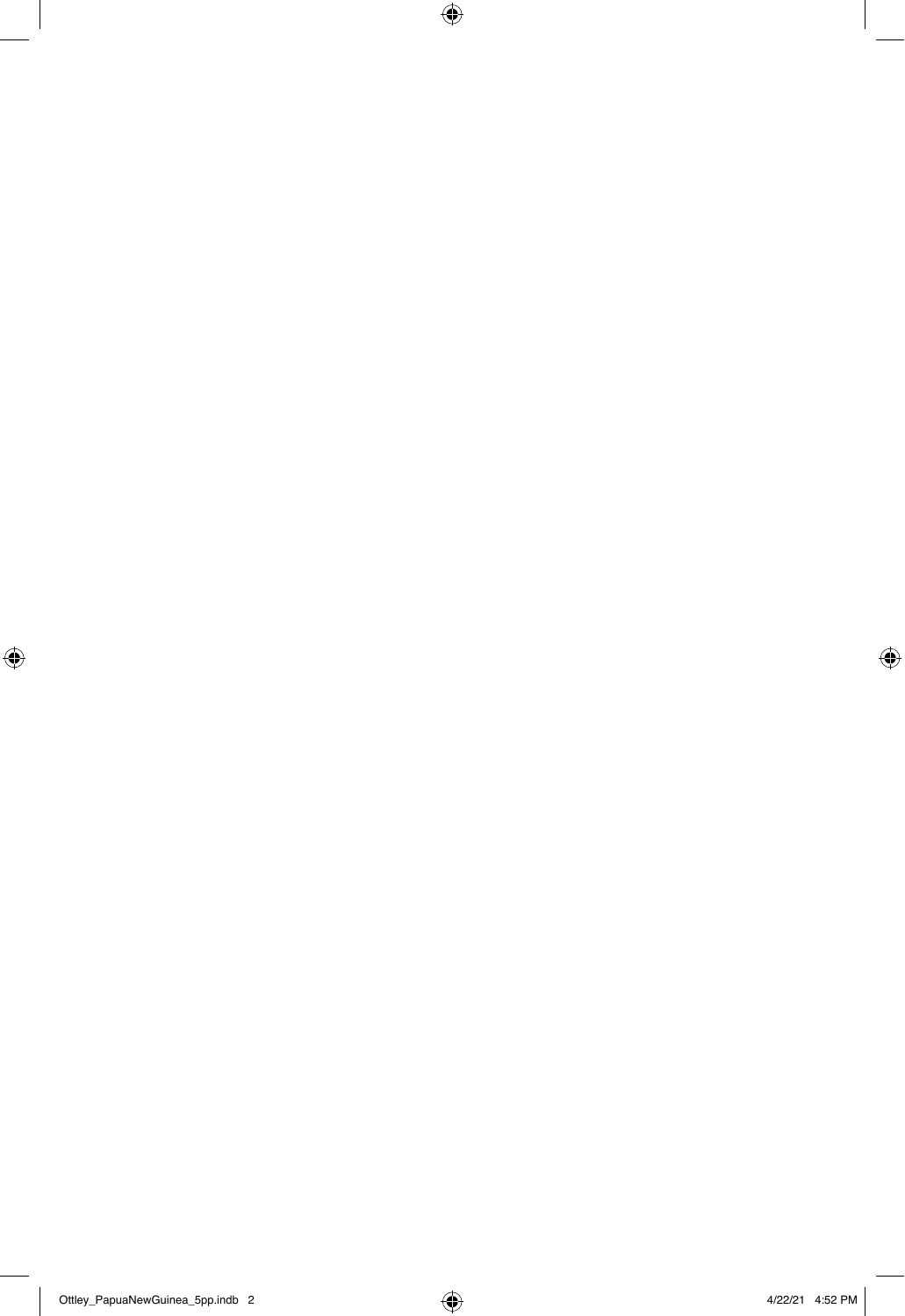# Making Law in Papua New Guinea

### *The Colonial Origins of a Postcolonial Legal System*

BRUCE L. OTTLEY Professor of Law DePaul University College of Law

> David Weisbrot Emeritus Professor of Law University of Sydney

Jean G. Zorn Professor of Law Emerita City University of New York School of Law

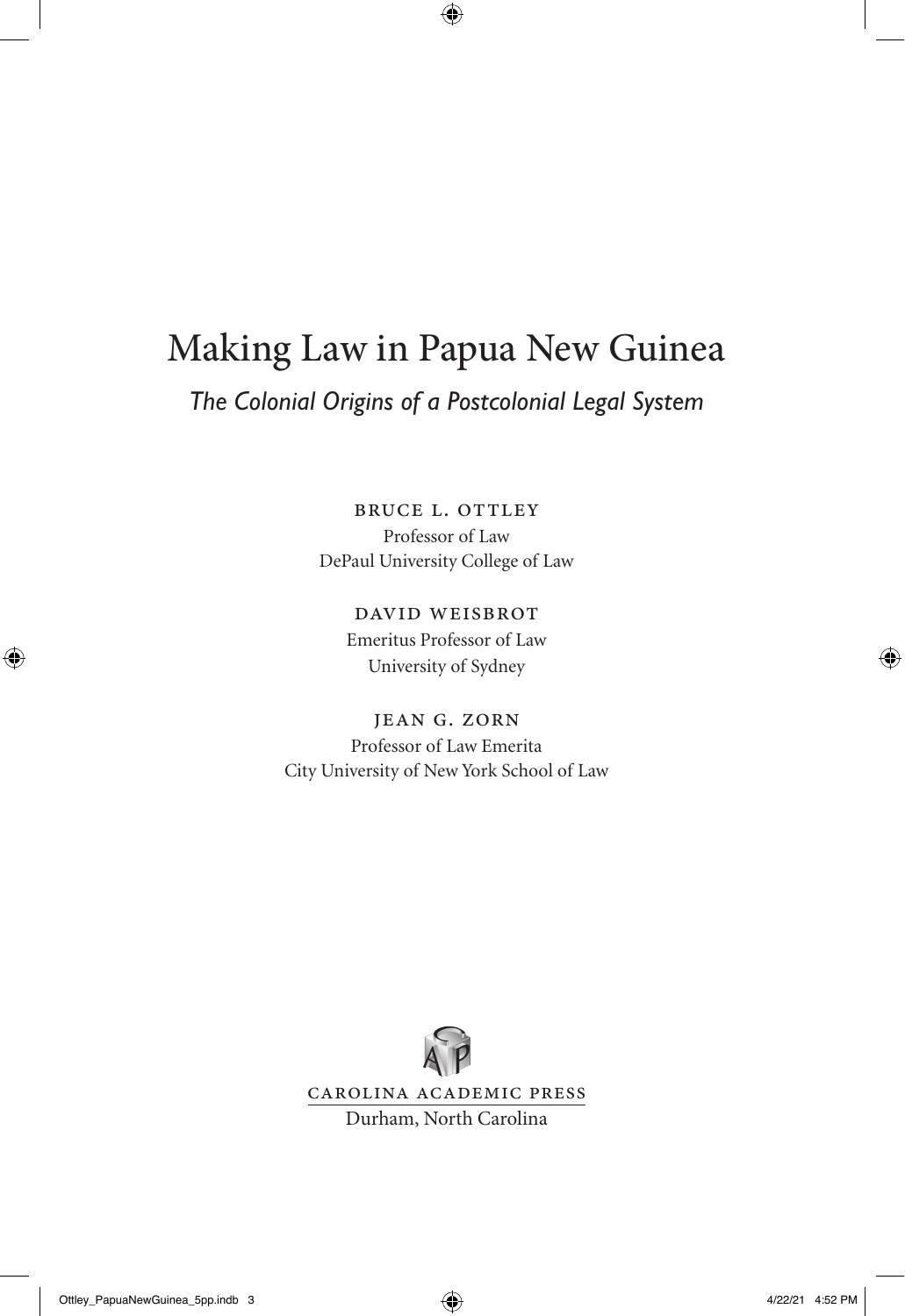Copyright © 2021 Carolina Academic Press, LLC All Rights Reserved

Library of Congress Cataloging-in-Publication Data

Names: Ottley, Bruce L., author. | Weisbrot, David, author. | Zorn, Jean G., author.

Title: Making law in Papua New Guinea : the colonial origins of a postcolonial legal system / by Bruce L. Ottley, David Weisbrot, Jean G. Zorn.

Description: Durham, North Carolina : Carolina Academic Press, LLC, [2020]

Identifiers: LCCN 2020038495 (print) | LCCN 2020038496 (ebook) | ISBN 9781531005504 (paperback) | ISBN 9781531005511 (ebook)

Subjects: LCSH: Law—Papua New Guinea—History. | Legislation—Papua New Guinea—History. | Papua New Guinea—Politics and government—History. Classification: LCC KWH12 .O88 2020 (print) |

LCC KWH12 (ebook) | DDC 349.953—dc23

LC record available at https://lccn.loc.gov/2020038495

LC ebook record available at https://lccn.loc.gov/2020038496

Carolina Academic Press 700 Kent Street Durham, North Carolina 27701 Telephone (919) 489-7486 Fax (919) 493-5668 www.cap-press.com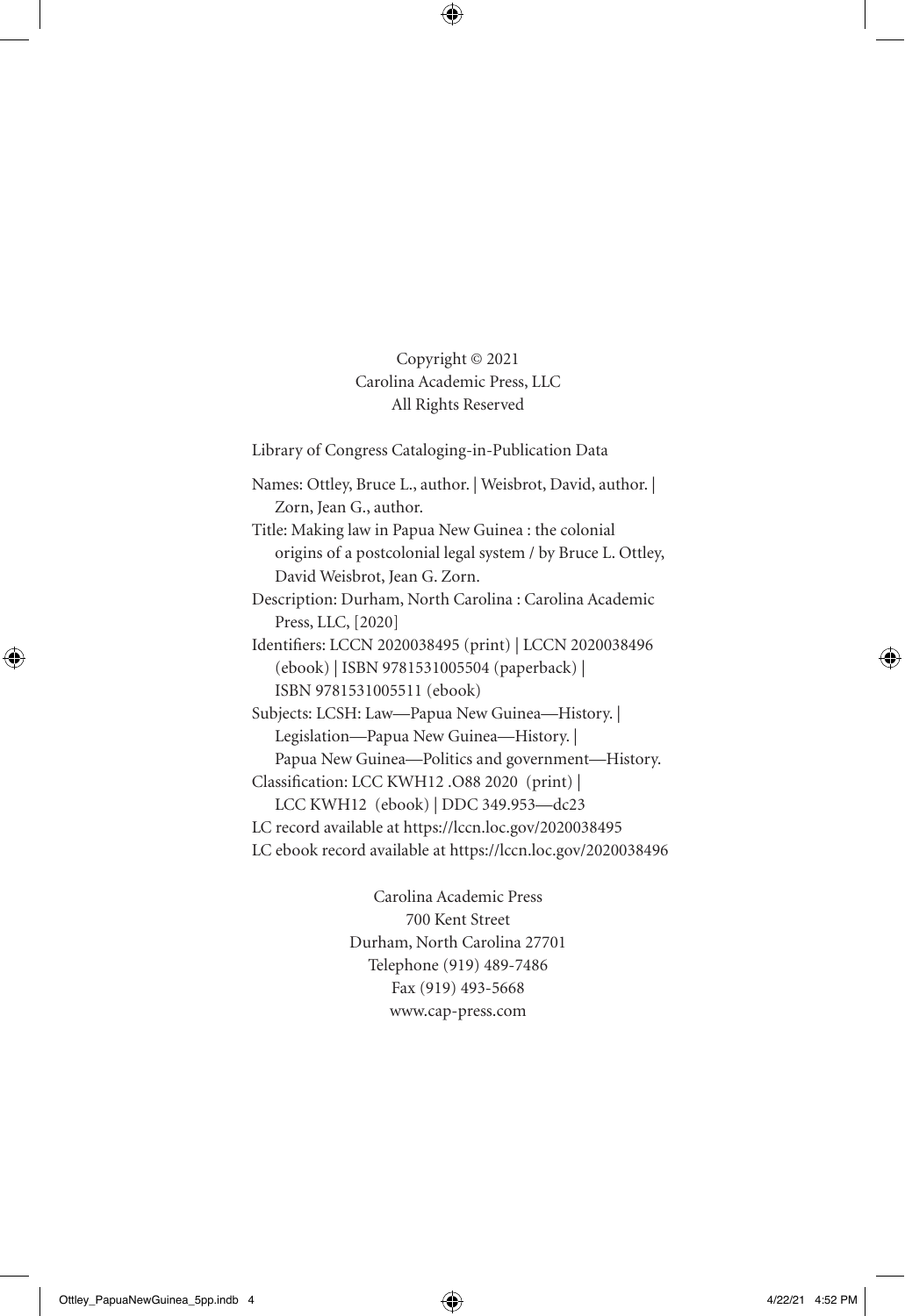This book is dedicated to the memories of Bernard Narokobi and Josepha Namsu Kiris, who served as leaders of the PNG Law Reform Commission at the height of its influence and productivity. Through their writing, their work on the Law Reform Commission and in other areas of government, and by the examples they set in their own lives, they kept alive the generous principles that underlie the PNG Constitution, and the notion that PNG could move successfully into the twenty-first century while remaining true to custom, tradition and the Melanesian Way. They were two of the smartest, most talented, most generous, most gracious, and most visionary people that we have ever had the extraordinary luck to meet and work for—in PNG or anywhere else.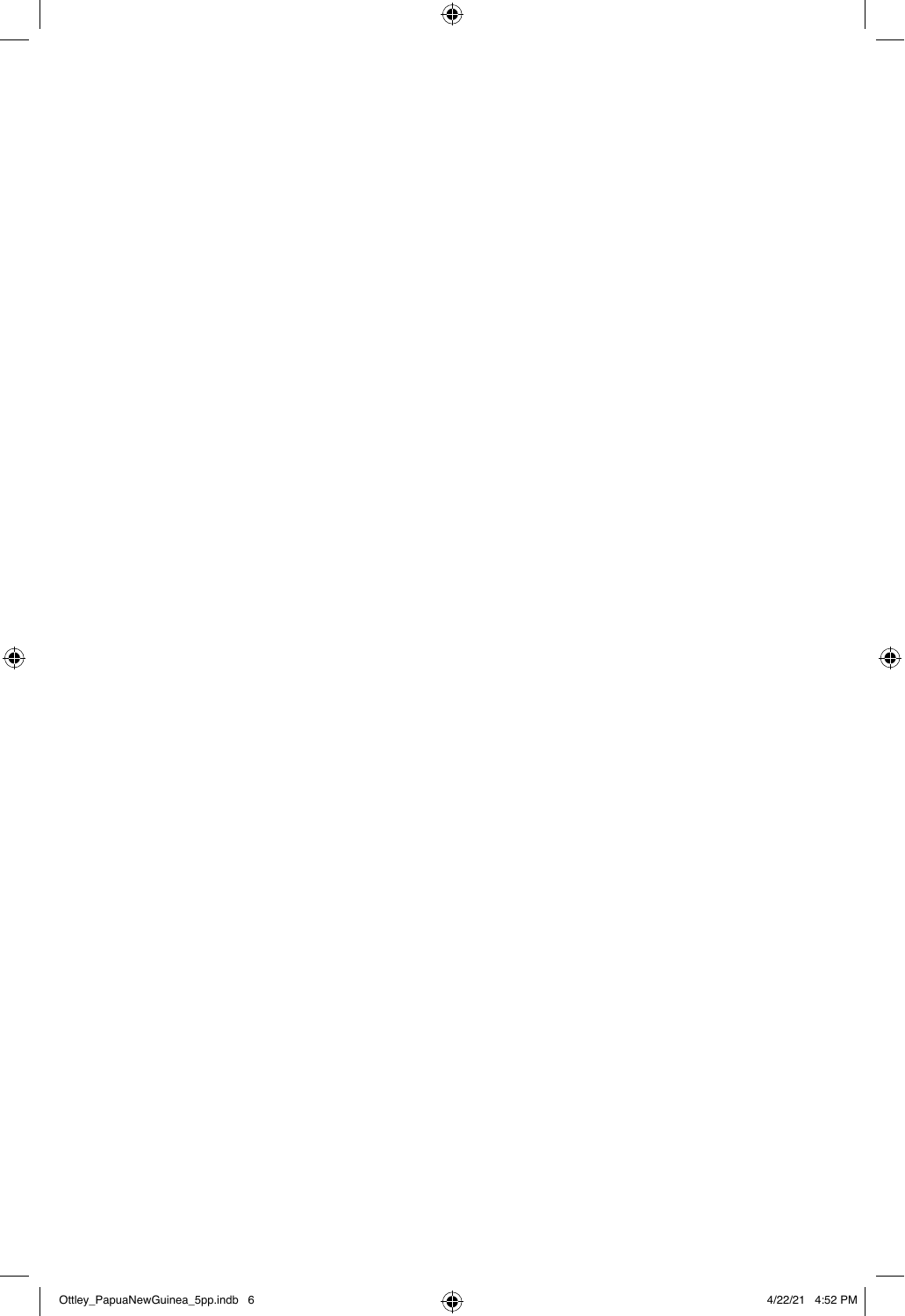# Contents

| ix  |                | Preface                                                                                               |
|-----|----------------|-------------------------------------------------------------------------------------------------------|
| 3   | $\mathbf{1}$ . | Introduction<br>Imagining Papua New Guinea                                                            |
| 61  |                | 2. Custom and Customary Law<br>Reciprocity, Revenge, and Resolution                                   |
| 111 |                | 3. Laying the Foundations of the Colonial Legal System<br>The British Protectorate 1884-1888          |
| 165 | 4.             | Establishing Legal Authority<br>British New Guinea 1888-1906                                          |
| 213 |                | 5. Constructing a Colonial Legal System<br>The Territories of Papua and New Guinea 1906-1921          |
| 243 |                | 6. The Colonial Legal Systems in Operation<br>Administration and Economic Development 1921-1942       |
| 285 |                | 7. The Colonial Legal Systems and Papua New Guineans<br>Contact, Control, and Customary Law 1921-1942 |
| 315 |                | 8. World War II and Its Impact<br>Papua and New Guinea in the 1940s                                   |
| 335 | 9.             | Re-establishing Authority/Remaking Administration<br>Papua and New Guinea in the 1950s                |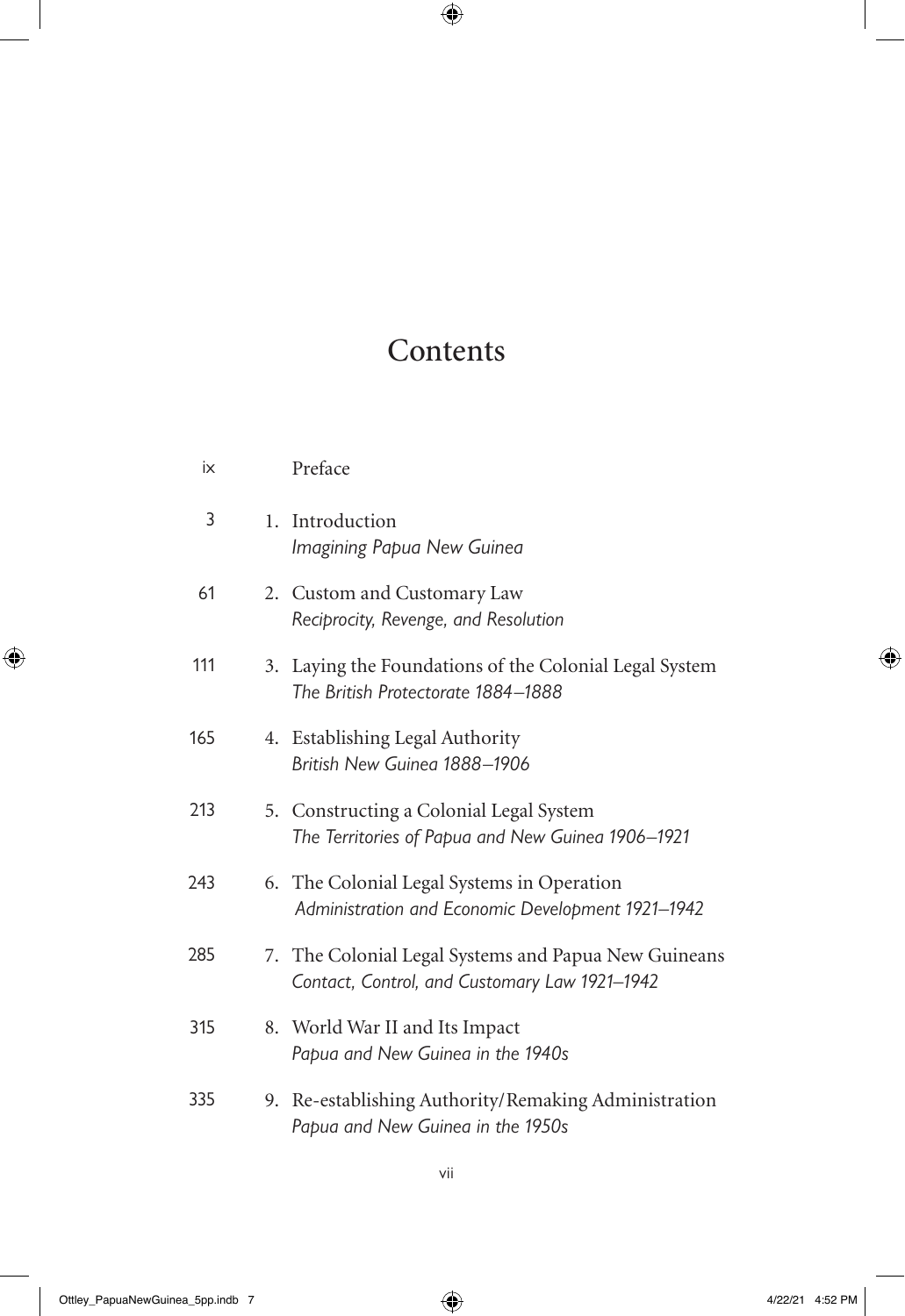#### viii  $\sqrt[6]{}$  CONTENTS

| 401 | 10. Change Comes to the Colony—at Last<br>Papua and New Guinea in the 1960s |
|-----|-----------------------------------------------------------------------------|
| 449 | 11. Moving to Independence<br>Papua New Guinea 1972-1975                    |
| 471 | 12. Epilogue<br>Using the Past to Understand the Present<br>1972 and After  |
| 493 | Index                                                                       |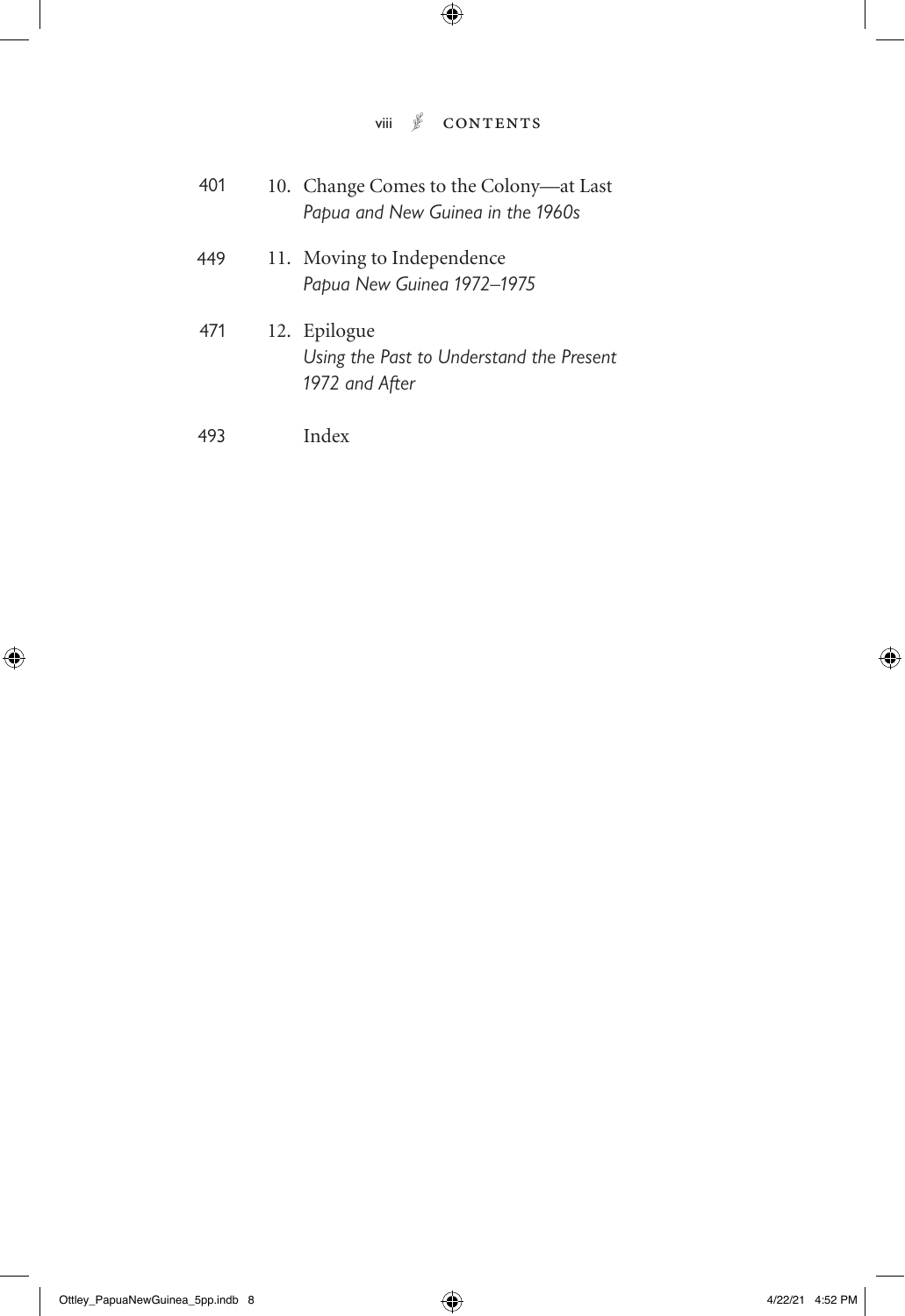## Preface

This book has been a true labor of love—although, mercifully, few labors last anywhere near as long.

It began informally as a project by its three authors, who were fortunate to have been part of a diverse group of young faculty members teaching law at the University of Papua New Guinea (UPNG) in the years immediately before and after independence was achieved in September 1975.

Those were very special years in Papua New Guinea's intellectual development, and we were lucky enough to be part of them. Australia's strangle hold on PNG's sources of knowledge was loosening. The newly founded University of Papua New Gunea attracted scholars in all academic disciplines from across the world, many with experience in the breakup of colonial structures, and all of them excited to be part of PNG's movement toward independence, and to contribute their ideas and analysis to the process. They were joined by public servants, some Australian, some not, but all the highly educated products of a new focus on recruiting from universities and the professions. In the mix, also, were the members of a new generation of Papua New Guineans, among the first to attain tertiary educations. They, too, had much to contribute to the excited discussions about PNG's future that were taking place in faculty clubs, government offices, and at the Zaharas' famous Sunday afternoon get-togethers.

Closer to home, in the UPNG Law Faculty itself, we were blessed with extraordinary colleagues, some of whom had previously taught in Africa, Asia and the West Indies and had experience of the interaction between colonialism, nationalism and self-determination. They were the perfect people to learn from, share insights and experiences with, and bounce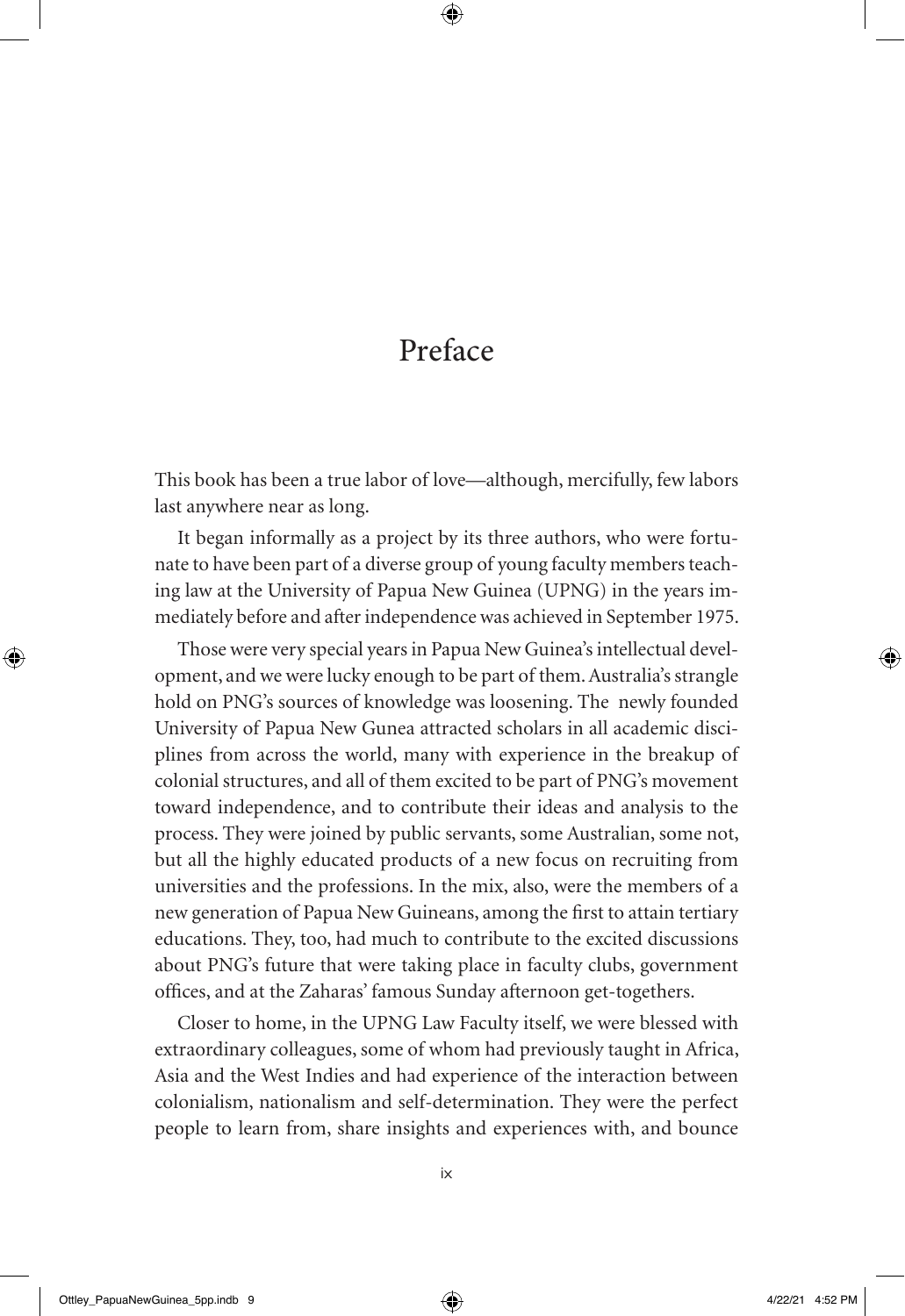ideas off. And we had the very good fortune to share our classrooms—and often our living rooms and gardens—with a remarkable crop of students, arguably the golden generation of UPNG, a very high proportion of whom went on to become leading judges, academics, legal practitioners, politicians and government ministers, business leaders and ambassadors.

Bruce Ottley also served as a Magistrate for the National Capital District Court in Port Moresby in 1976–1977 (and experienced the rare pleasure of a litigant referring to him as "Your Majesty"). In deciding civil and criminal cases, Bruce applied laws adopted or enacted during the colonial period and retained after independence.

While at UPNG, Jean Zorn created the Law Faculty's first Customary Law course, something she could not have done without the generous help and advice of her students. Jean also created a Land Law course which, while teaching students all the arcane rules of real property law that British law students have been forced to learn for generations, also devoted a significant portion of the semester to a study of customary land law rules and processes. Jean's third major contribution to the Law Faculty curriculum was a seminar in Law and Development, during which the students took on the task of helping a village near Port Moresby to incorporate their business of making and selling traditional handcrafts. She was lured away from UPNG by Bernard Narokobi, who made her chief researcher for the Papua New Guinea Law Reform Commission, which had just been established to help transform PNG's westernized legal system into something more closely resembling customary law. Jean's reports for the Law Reform Commission included ground breaking work bringing customary law rules and practices into contracts law, as well as the law of wills and succession. Her partner Steve Zorn, senior adviser to Pangu Pati leader Michael Somare, who was the Chief Minister and then the first Prime Minister, was a co-author of the Eight-Point Plan and one of the lead developers of the excess profits tax and other measures aimed to curb the greed of foreign mining and other corporations. Jean and Steve's relationship with Papua New Guinea continued, even after they returned to teaching positions in the United States; both of them spent several northern hemisphere summers working for the Law Reform Commission when it was chaired by Josepha Namsu Kiris.

David Weisbrot was assigned to teach the compulsory course on Customary Law straight off the airplane, and had to make every effort to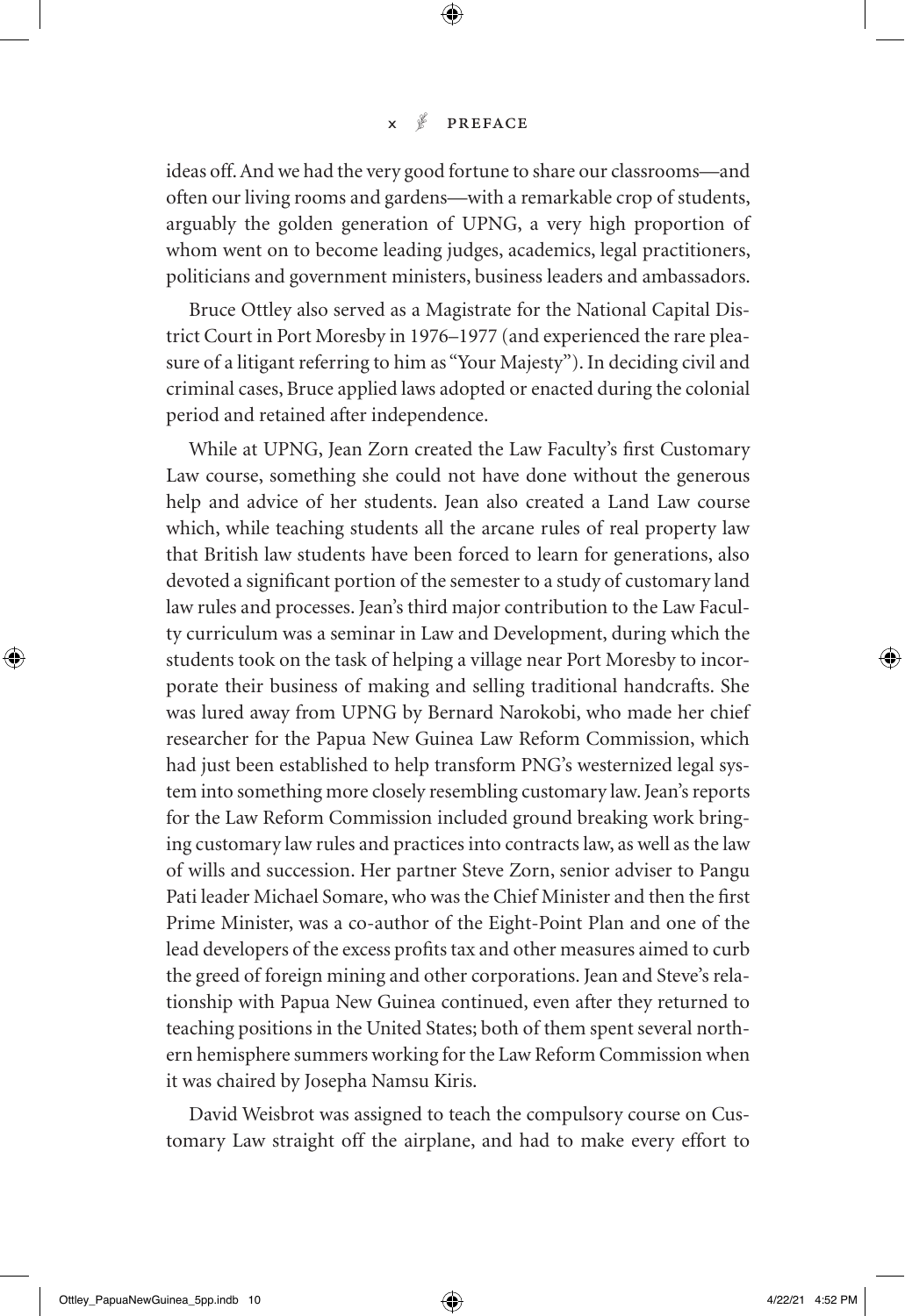swim rather than sink, by turning it into an interactive program requiring students to consider and record their own experiences of custom, law and dispute resolution in their home areas. David then also served as a consultant to the Law Reform Commission, which in those early years was engaged in reviewing and recommending changes to a number of laws introduced during the colonial period in order to better meet the needs and conditions of an independent country, as well as restoring local customs, concepts (such as the extended family, and group ownership) and modes of dispute resolution as the basis for a new, just and more relevant legal system. Much to his own surprise, David was elected Dean of the UPNG Law Faculty in 1978, at age 26. Two decades later, as President of the Australia Law Reform Commission (1999–2009) he was directly involved—at the request of former student and colleague, and then PNG Attorney-General, Alan Marat—in the training of PNG Law Reform Commission staff in both Port Moresby and Sydney.

As we each left PNG in the late 1970s for law schools and other careers in the United States and Australia, we were confident that the structural legal reforms created by the Constitution and operationalized by the Law Reform Commission would soon be achieved. By the mid-1980s, however, it was already becoming apparent that the transformation project had been abandoned, and we thought it would be worthwhile to chronicle this as it was happening. In the event, however, our contemporary report has become a work of history.

Initially, we hoped to have this book completed by the early 1990s and, once that deadline was passed, we aimed for the 25th anniversary of PNG independence in 2000. At least we nearly made it in time for the 45th! We hope that all of that additional time spent on reflection, reading, talking, comparing and arguing has made it an indisputably better book that it would have been 20 years ago.

This book relies heavily on original contemporaneous sources: newspaper accounts, journal articles, and government reports, as well as extracts from speeches and books written by those who participated in the events being discussed. Beginning with 1972, we have also been able to draw on our own experiences, observations, and contacts with those involved in governmental, educational, and legal affairs.

Each of the three authors was primarily responsible for the initial drafts of a few chapters, but we then workshopped them relentlessly, so that in